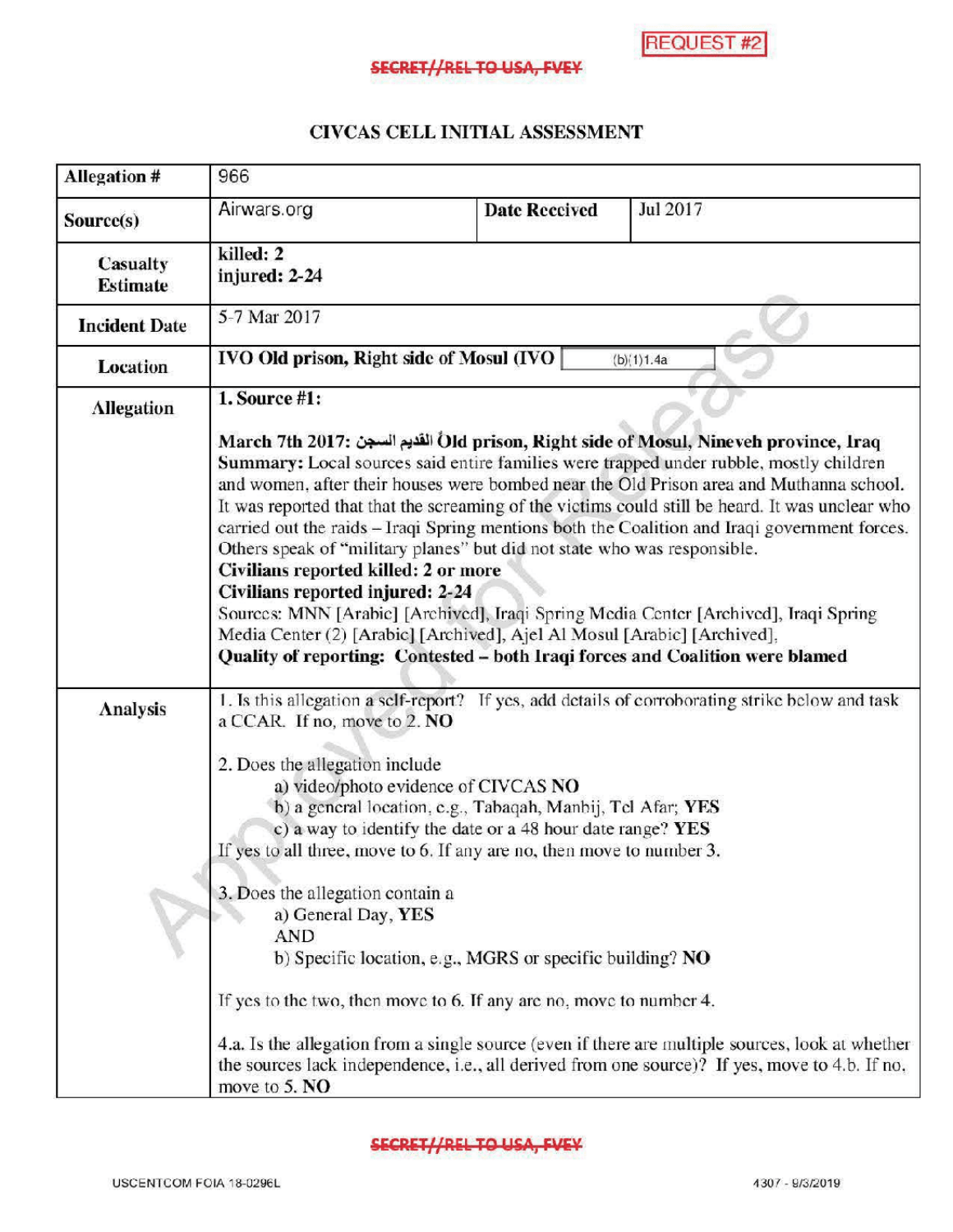## SECRET//REL TO USA, FVEY

|                         | 4.b. Is the single source a high quality source (well-known/credible news source) OR does it                                                                                                                                                                                                                                                                                                                                     |
|-------------------------|----------------------------------------------------------------------------------------------------------------------------------------------------------------------------------------------------------------------------------------------------------------------------------------------------------------------------------------------------------------------------------------------------------------------------------|
|                         | provide specific facts that may warrant a CCAR, i.e., a way to narrow down a reasonable                                                                                                                                                                                                                                                                                                                                          |
|                         | list of strikes to assess. If yes, move to 6. If no, then move to 4.e.<br>. Has media interviewed witnesses and/or victims? If yes, then contact journalist and re                                                                                                                                                                                                                                                               |
|                         |                                                                                                                                                                                                                                                                                                                                                                                                                                  |
|                         | assess. If no, then close the allegation.                                                                                                                                                                                                                                                                                                                                                                                        |
|                         | 5.a. Are any of the sources high quality? If yes, move to 6. If no, move to 5.b. YES<br>5.b. Are there at least two corroborating sources (total of 3) that independently reported the<br>allegation, OR does it provide specific facts that may warrant a CCAR? If yes, move to 6.<br>If no, close the allegation.                                                                                                              |
|                         | 6. Does the allegation contain sufficient information on the time, location and details to<br>make an assessment of credibility? I.e., does it provide enough information to determine the<br>date within 48 hour; does it provide enough information to determine a neighborhood,<br>landmark, or other way to where the alleged incident occurred within a .5km radius? If yes,<br>move to 7. If no, close the allegation. YES |
|                         | 7. Are there any potentially corroborating strikes? If yes, answer the below questions and<br>task CCAR. If no, close allegation. YES                                                                                                                                                                                                                                                                                            |
|                         | MAT checked, no results<br>CAOC log checked, 2 potentially corrob strikes<br>CJTF kmz checked, 0 potentially corrob strikes<br>CJTF log checked, -same as above -                                                                                                                                                                                                                                                                |
|                         | 1. Assessed date of incident: 5-7 Mar 2017                                                                                                                                                                                                                                                                                                                                                                                       |
|                         | 2. Location: IVO Old prison, Right side of Mosul (IVO<br>(b)(1)1.4a                                                                                                                                                                                                                                                                                                                                                              |
|                         | 3. Corroborating strikes:                                                                                                                                                                                                                                                                                                                                                                                                        |
|                         | Strike Number N/A, DTG 6b)(1)1.4MAR 17, Target 1 STORY BLDG,<br>MGRS<br>(b)(1)1.4a<br>Dynamic,<br>(b)(1)1.4a, (b)(6)<br>Nationality US, Munitions (b)(1)1.4a Number dropped(1)1.4a<br>Target Number (b)(1)1.4a TEA CJFLCC - I                                                                                                                                                                                                    |
|                         | <b>MGRS</b><br>Strike Number N/A, DTG 6b)(1)1.4MAR 17, Target 2 STORY BLDG,<br>(b)(1)1.4a<br>Nationality US, Munitions (b)(1)1.4a Number dropped 1)<br>Dynamic,<br>(b)(1)1.4a, (b)(6)<br>Target Number (b)(1)1.4a TEA CJFLCC - I                                                                                                                                                                                                 |
| <b>Non-US Coalition</b> | None                                                                                                                                                                                                                                                                                                                                                                                                                             |
| <b>Involvement</b>      |                                                                                                                                                                                                                                                                                                                                                                                                                                  |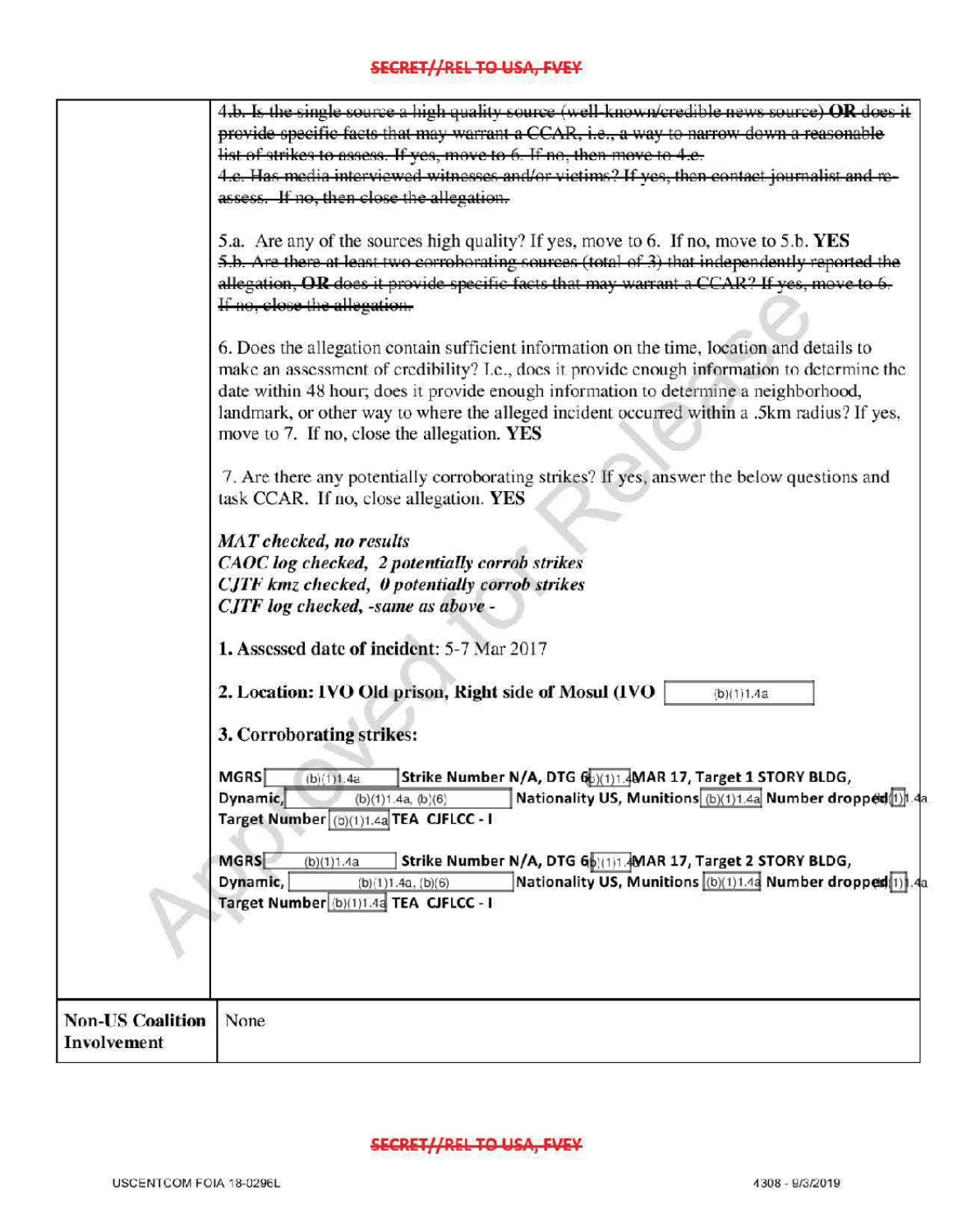## SECRET//REL TO USA, FVEY

| Decision                      | CJFLCC look for strikes around the area – if there are overwhelming strikes on buildings<br>close. If not task as per below.<br>2. TASK a CCAR to CJFLCC |  |
|-------------------------------|----------------------------------------------------------------------------------------------------------------------------------------------------------|--|
| Report<br><b>Approved By:</b> | $(b)(3)$ 10 USC 1305; $(b)(6)$                                                                                                                           |  |

SECRET//REL TO USA, FVEY

 $Q^2$ 

France Rele